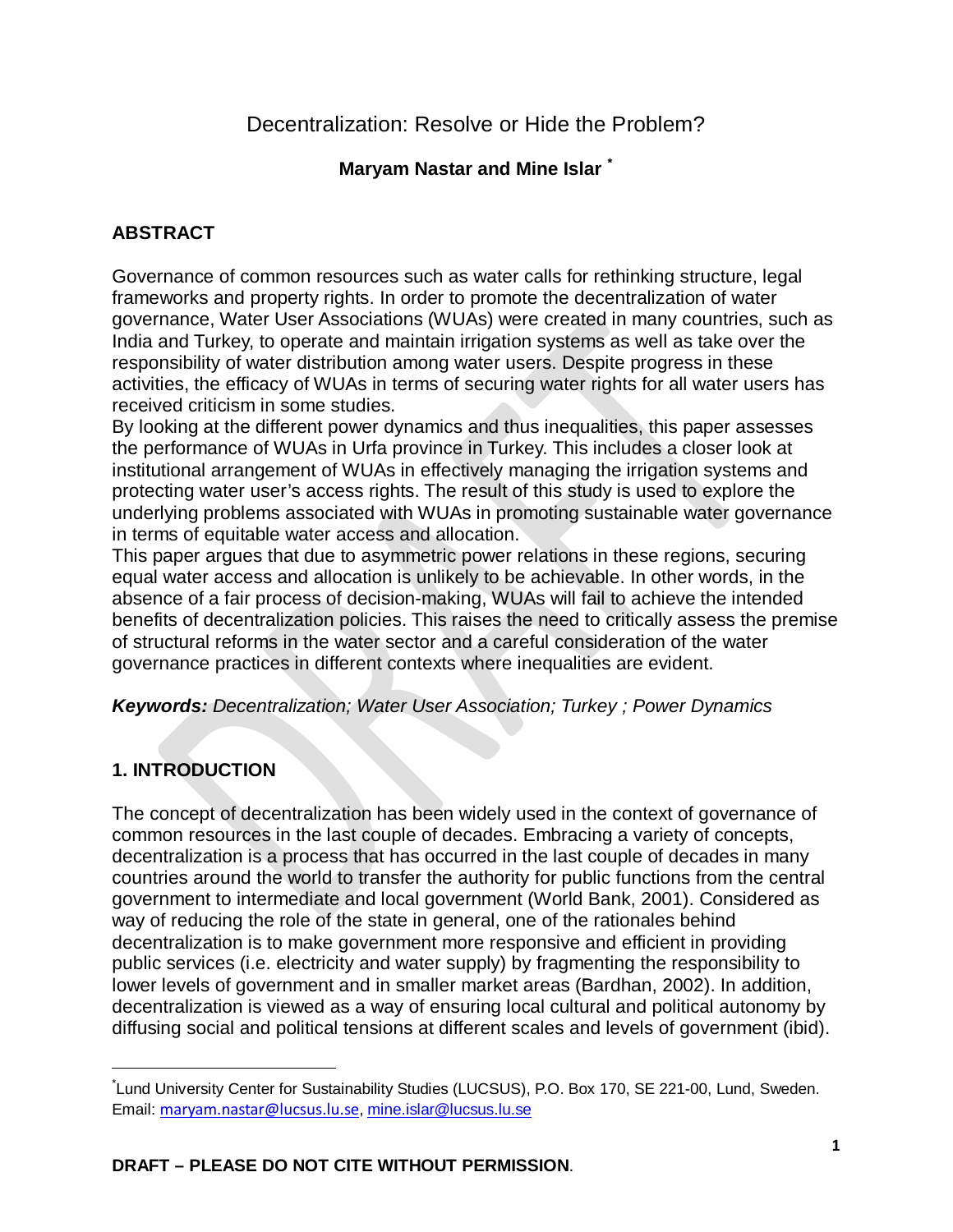In understanding and analyzing the process of decentralization, one should make a distinction between different types of decentralization since they have diverse characteristics and policy implications. These types include fiscal, administrative and political decentralization (World Bank, 2001, Bardhan, 2002, Schneider, 2003). In fiscal and market decentralization process, the emphasis is on the benefits of reducing state's power in favor of local government due to relatively lower transaction costs and better information access (Bardhan, 2002). Fiscal and market decentralization in some international organizations sometimes is used as synonym for privatization (ibid).

Administrative decentralization can take place in three forms, namely, deconcentration, delegation, and devolution. Considered as the weakest form of administrative decentralization, deconcentration is a shift of staff, equipment and budgetary resources from central government officials in the capital city to the units such as regional and district offices (Bardhan, 2002, Schneider, 2003). In delegation form, the responsibility and resources for implementing specific tasks and administration of public functions is transferred to semi-autonomous organizations such as NGO, public agency or a state or private enterprise (ibid). Through devolution process, local governments such as municipalities acquire the power of autonomous initiative to exercise authority over clearly and legally recognized spatial boundaries (ibid).

The political dimension of decentralization is often associated with the devolution of political decision-making power to citizens or their elected representatives, and it is different from just an administrative delegation of function to local units of government (Bardhan, 2002, Agrawal and Ribot, 1999). Political decentralization, also called as democratic decentralization, take places through inclusive participation of actors or institutions, which are accountable to the population in their jurisdiction, in decisionmaking processes (ibid). This requires constitutional reforms as well as development of political parties especially at local level (ibid). Electoral components are considered as the most valid indicators among other political functions in this form of decentralization (Schneider, 2003).

By focusing on the process of political decentralization, this paper investigates the implementation of participatory irrigation management (PIM) and more specifically the role of water user associations in current water governance practices. Despite water user associations' anticipated outcomes such as transparency, democratization and better accountability, this paper argues that WUAs are not efficient in fulfilling these goals and securing water rights for all water users in every case. By using the case of WUAs in Urfa province in Turkey it is argued that these associations exacerbate the asymmetric power dynamics in which are embedded in land ownership, gender and ethnic relations in the region. The study also draws attention to similar stories particularly in the state of Andhra Pradesh in India. The aim of this study is to raise awareness to the inequalities associated with WUAs and challenge the mainstream idea of WUA is the best way to provide sustainable water governance.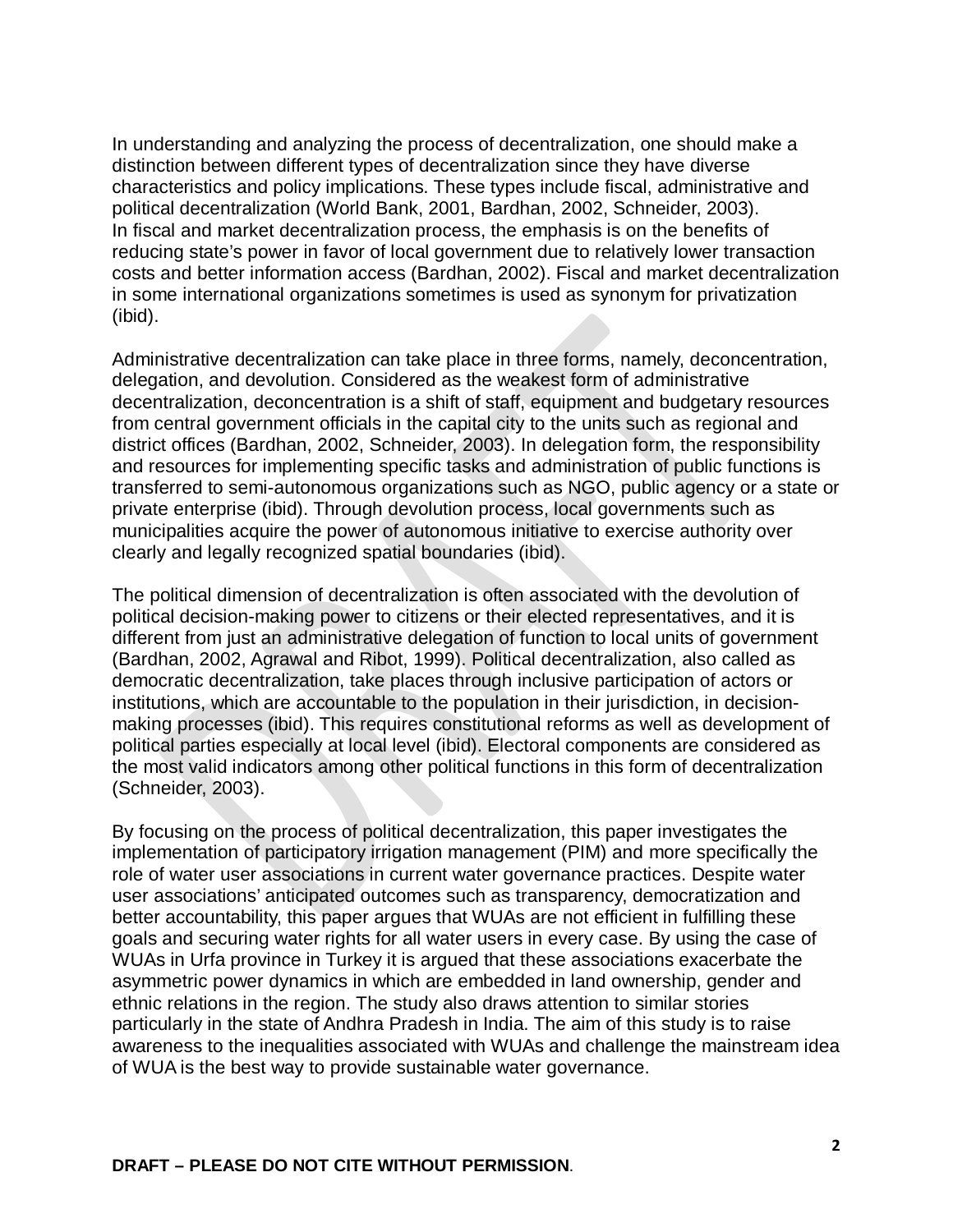# **2. DECENTRALIZATION OF IRRIGATION:PIM and WUAs**

Followed by the idea of decentralization, Participatory Irrigation Management (PIM) refers to the participation and involvement of irrigation users at all levels and aspects of management of the irrigation system (Groenfeldt, 2000, WWAP, 2009). Promoted by the World Bank in early 90s, PIM had been carried out in many countries to actively engage farmers in making decisions about both physical designs, e.g. operation and maintenance of irrigation systems, and institutional designs, e.g. what type of institutions and organizations should be in place (ibid). The implementation of PIM varies in different countries. In some countries such as Indonesia and Philippines, the programme has been implemented gradually and the system transformation has occurred only if water users agree (Swain and Das, 2008, WWAP, 2009). By contrast and as referred to the *big bang* approach, in countries such as Turkey, Mexico or the state of Andhra Pradesh in India, PIM has been implemented rapidly over thousands of hectares and adopted by the formation of thousands of Water User Associations (WUA) (ibid). Once established, WUAs are expected to empower users to operate and maintain the irrigation system as well as allocate and distribute water in the region. The establishment of WUAs is crucial to operationalize PIM since it is structured according to the rationale of decentralization which is to increase efficiency and productivity and improve accountability.

For example, Andhra Pradesh introduced Management of Irrigation System Act in 1996/7, followed by introduction of PIM, as one of the most revolutionary legislation made by government in the country (Svendsen, M., Huppert, 2003, Saravanan et al., 2009). The policy reforms included the creation of farmer-government partnerships in irrigation operations and maintenance, consolidation of irrigation management transfer, new cost recovery methods, expenditure prioritization and capacity building for state agencies and WUAs (Svendsen, M., Huppert, 2003, WWAP, 2009).

In another instance of rapid transfer of irrigation management, in Turkey, government with support of the World Bank has mandated transfer of large-scale irrigation systems to locally controlled organization through implementation of PIM since 1993 (ibid). As the result of this process, management responsibility of 1,350,000 hectares of irrigated land was transferred to WUAs by 1997 and 87% of irrigation project transferred by 2007 (WWAP, 2009).

In the following section, based on secondary data material, the case of WUAs in Turkey's Urfa province is analyzed. By highlighting the underlying issues associated with implementation of PIM and formation of WUAs, we focus on the challenges of participation in the process of political decentralization.

## **3. THE CASE STUDY OF URFA PROVINCE, TURKEY**

*3.1 Origins of Decentralization in the Turkish Water Sector*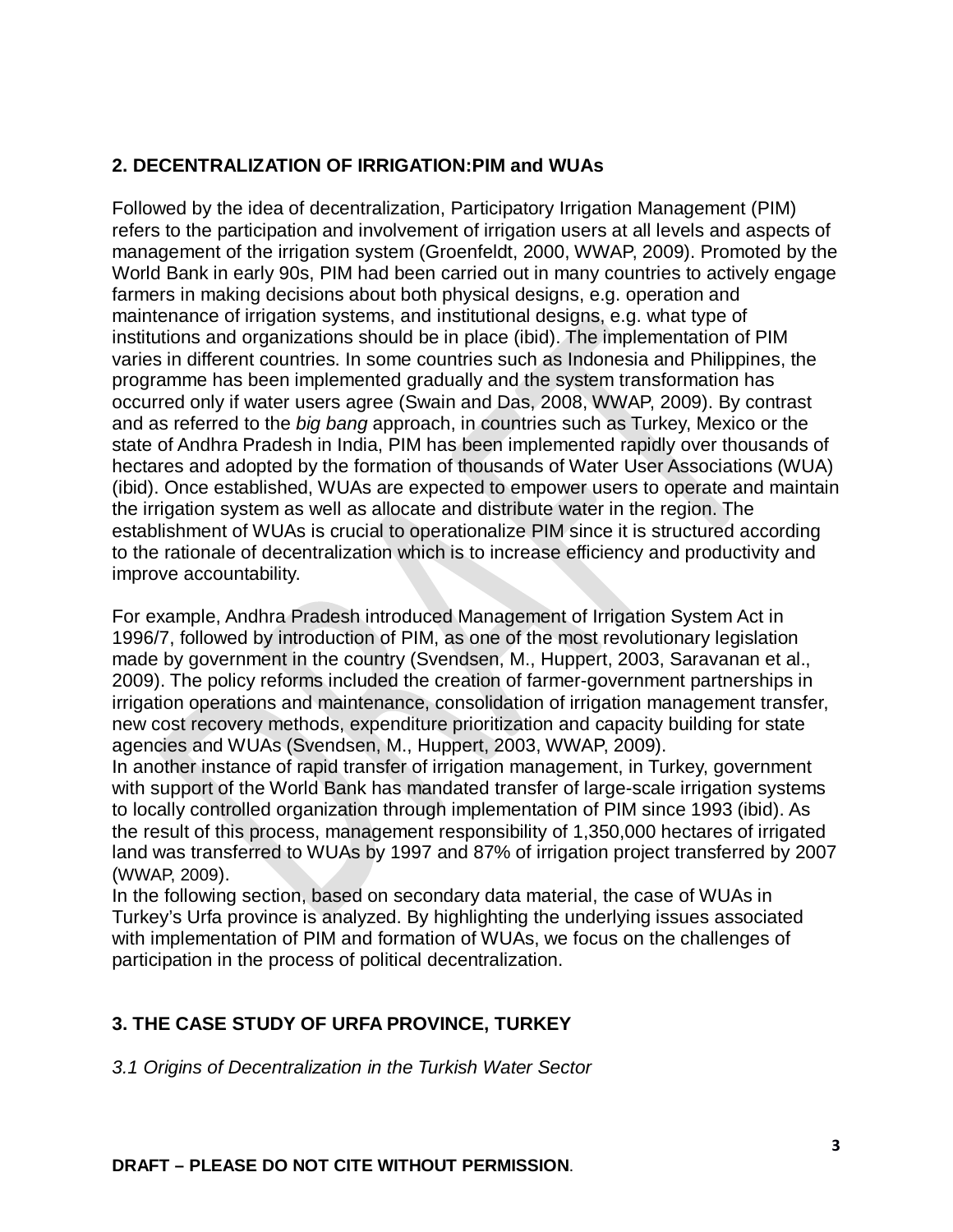The neoliberal reforms during late 1980s promoting decentralization affected the water governance in Turkey various ways. The participatory irrigation management (PIM) was implemented in 1986 as a part of a prerequisite condition for a loan allocation of World Bank (Burak 1999; Svendsen and Nott 1999). According to that, the operational and maintenance responsibilities of the General Directory of State Hydraulic Affairs (DSI) were distributed to other bodies such as municipalities (domestic and industry water supply), Water User Organizations (irrigation), private sector (irrigation, ground and spring water as well as irrigation) and irrigation cooperatives. Although the DSI had the policy of transferring duties to local administrations since early 1960s, until 1993 the activity of transfer was very slow and inefficient (Svendsen and Nott 1999) (see Table 1).



Table 1. Distribution of the Irrigation areas developed between DSI and WUOs.

Moreover with the assistance of World Bank, DSI staffs were trained in other parts of the world such as Mexico in order to learn from their model and experiences. The transfer of irrigation accelerated after 1993 when DSI shifted their programme from limited transfer of small-scale schemes to larger ones with the World Bank`s support (Burak 1999). As one DSI employee stated (Kadirbeyoglu 2008,91);

> There have been major changes in Turkey following 12 September (1980 military coup). The concept of the state was debated again. They said state should shrink and this process started with the service sector. The budgets were cut. We started nation-wide trainings in 1993 and measured whether we could transfer large-scale projects or not. It was decided that we could. ...While we were planning in this manner the process accelerated and transfers took place everywhere. In 1993 we transferred 10,000 hectares. In

Source: DSI, Report on Irrigation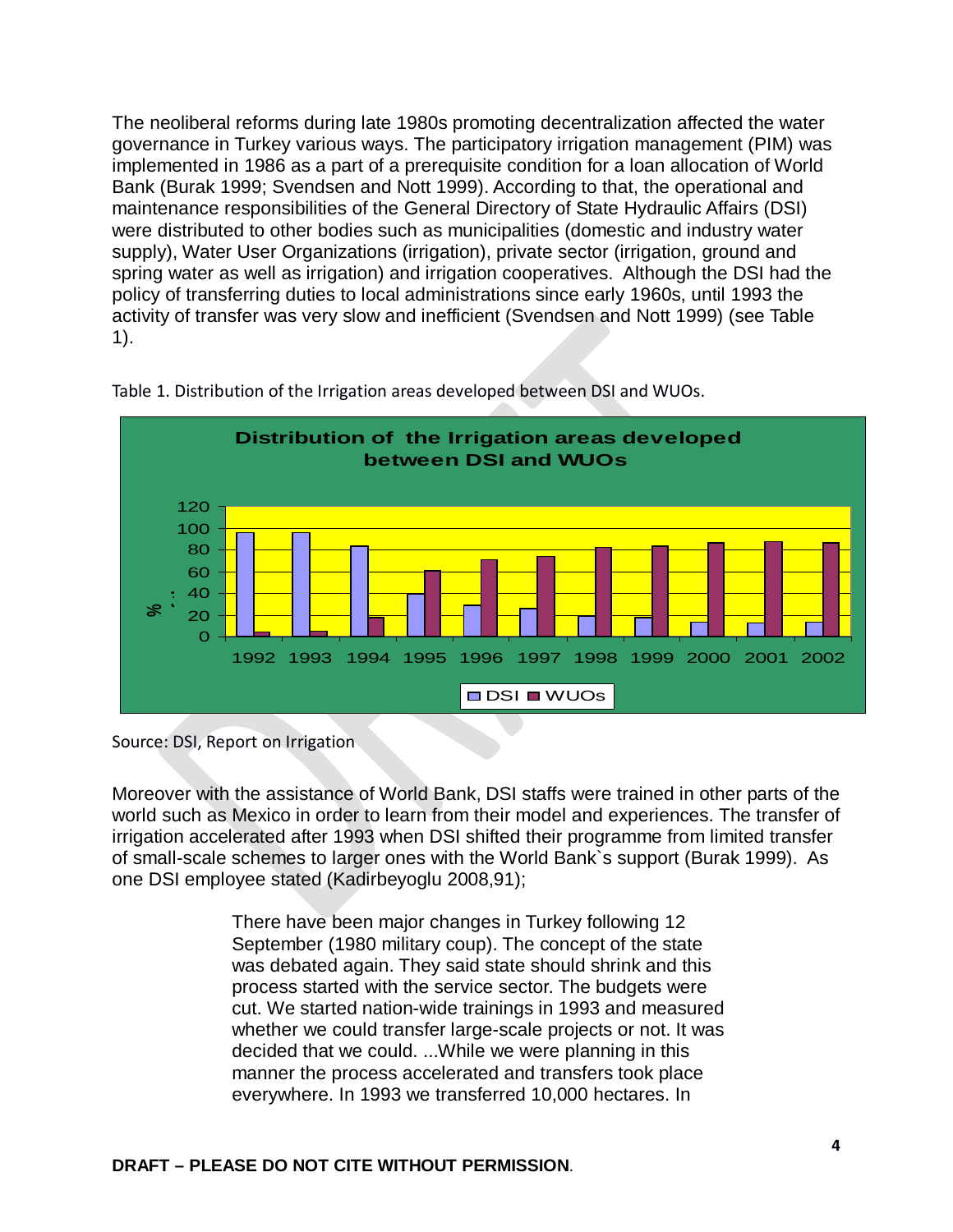1994, 200,000 hectares and in 1995, 700,000 hectares were transferred. Normally we were expecting to reach this amount by the year 2000.

After the implementation of participatory irrigation management (PIM), Turkey has various types of water user organizations (WUOs) (see table 2). As it is argued by Selmin Burak (1999), among these organizations, the best model of transfer is the water user associations. Approximately 90% of the area has been transferred to water user associations.

| <b>Water User Organizations (WUOs)</b> |                |       |                |                                      |  |  |
|----------------------------------------|----------------|-------|----------------|--------------------------------------|--|--|
| Name of the Organization               | <b>Unit</b>    |       |                | Unit Rate (%) Area (ha) AreaRate (%) |  |  |
| <b>Village Authority</b>               | 225            | 28.9  | 38,061         | 2.0                                  |  |  |
| <b>Municipality</b>                    | 143            | 18.3  | 58,348         | 3.1                                  |  |  |
| <b>WUAs</b>                            | 330            | 42.4  | 1,685,529 90.6 |                                      |  |  |
| <b>ICs</b>                             | 77             | 9.9   | 77,999         | 4.2                                  |  |  |
| <b>Other</b>                           | $\overline{4}$ | 0.5   | 1,032          | 0.1                                  |  |  |
| <b>TOTAL</b>                           | 779            | 100.0 | 1,860,969      | 100.0                                |  |  |

Table 2. Water User Organizations

Source: DSI, Report on Irrigation

Outcomes of decentralization through WUAs greatly vary due to the different social, economic and political contexts within Turkey. Although there are many examples of successful performances of WUAs in various provinces of Turkey, different variables like power dynamics, gender relations and level of education have impacts on the efficiency of WUAs performances (Kadirbeyoglu, 2008). In order to show these impacts, we choose the province of Urfa as a case study since inequalities exist significantly in the region.

### *3.2 The Case of Urfa*

The province of Urfa (officially known as Sanliurfa) is located in the Southeast Anatolia Region of Turkey (Figure 1). It is also at the center of the Turkey`s multi-dam regional development project known as GAP (Guneydogu Anadolu Projesi).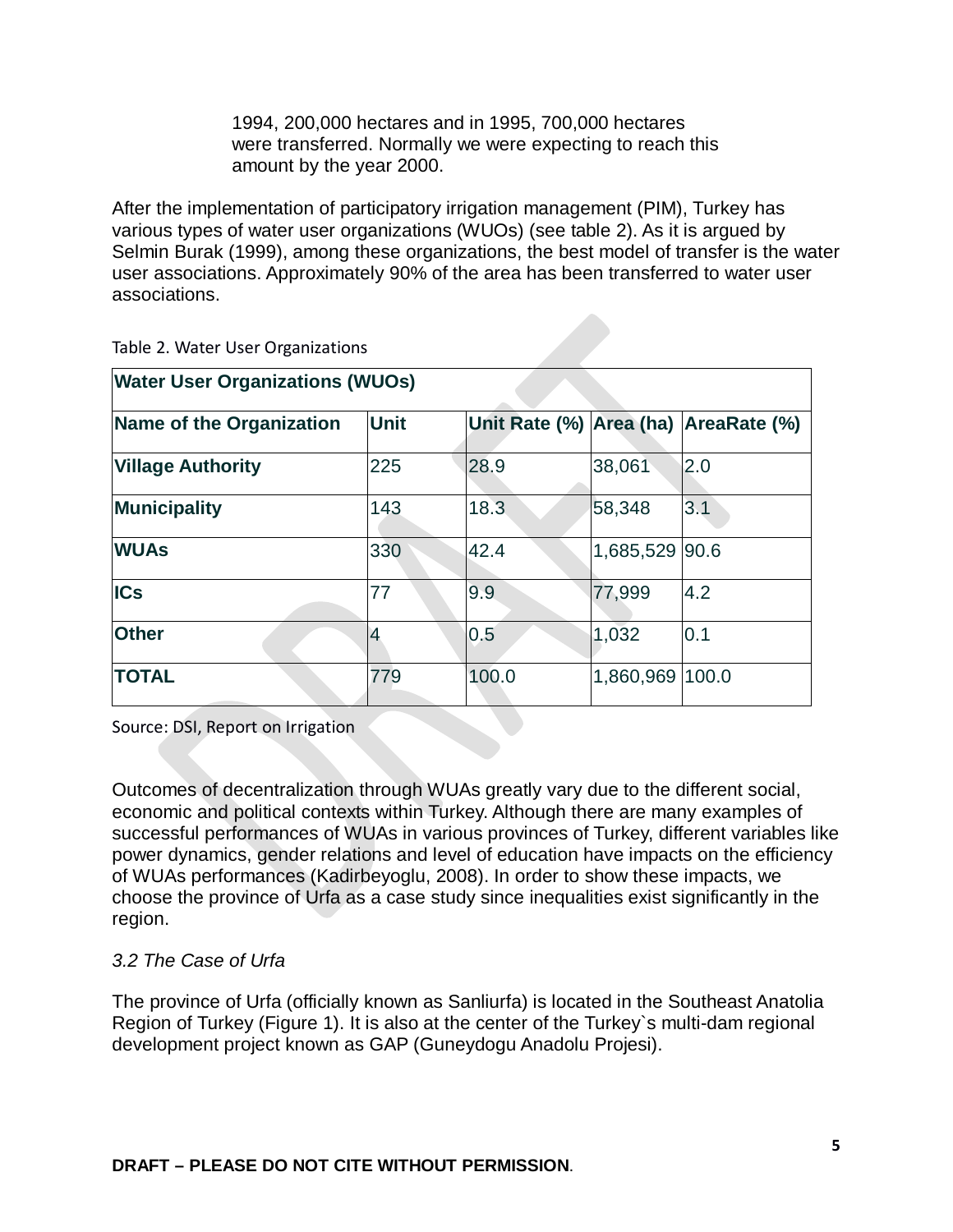

Figure 1 Urfa, Southeast Anatolia, Turkey

According to the Turkish Statistical Institute`s database from 2009, the population of Urfa is 1.613.737. Population growth rate is 30.9 percent which is high compare to the average of Turkey 14.9 percent. On the other hand the average size of a household in the province is 6.87 whereas the average of Turkey is 4.5 (Pirili and Barbaros 2008). Moreover, economic structure of the province is highly dominated by agriculture. The data from Turkish Statistical Institute (TUIK) and a report by Pirili and Barbaros (2008) show that agriculture constitutes the 43 percent of regions` GDP whereas share of industry is only 11 percent. Moreover, products like cotton and wheat are the main sources of export in this agriculture intensive economy. Inequalities related with landownership, social and gender issues are also worth to point out in portraying the context of Urfa.

### *3.2.1 Landownership*

According to the research carried out by Aksit and Akcay (1997, 526-527), there are various types of village structures in the region where Urfa is situated. The dominant structure in the region is the large landownership of one leader (Agha) which is known as Asiret system. The asiret system functions in the community through blood relation and birth determines one`s status in the system (Kadirbeyoglu, 2008, 112). Carkoglu and Eder (2005) argue that asiret structure led to underdevelopment of the region because the land ownership is concentrated in the hands of the few. Therefore, it is important to emphasize the land distribution issues since they crucially affect the power relations in the province.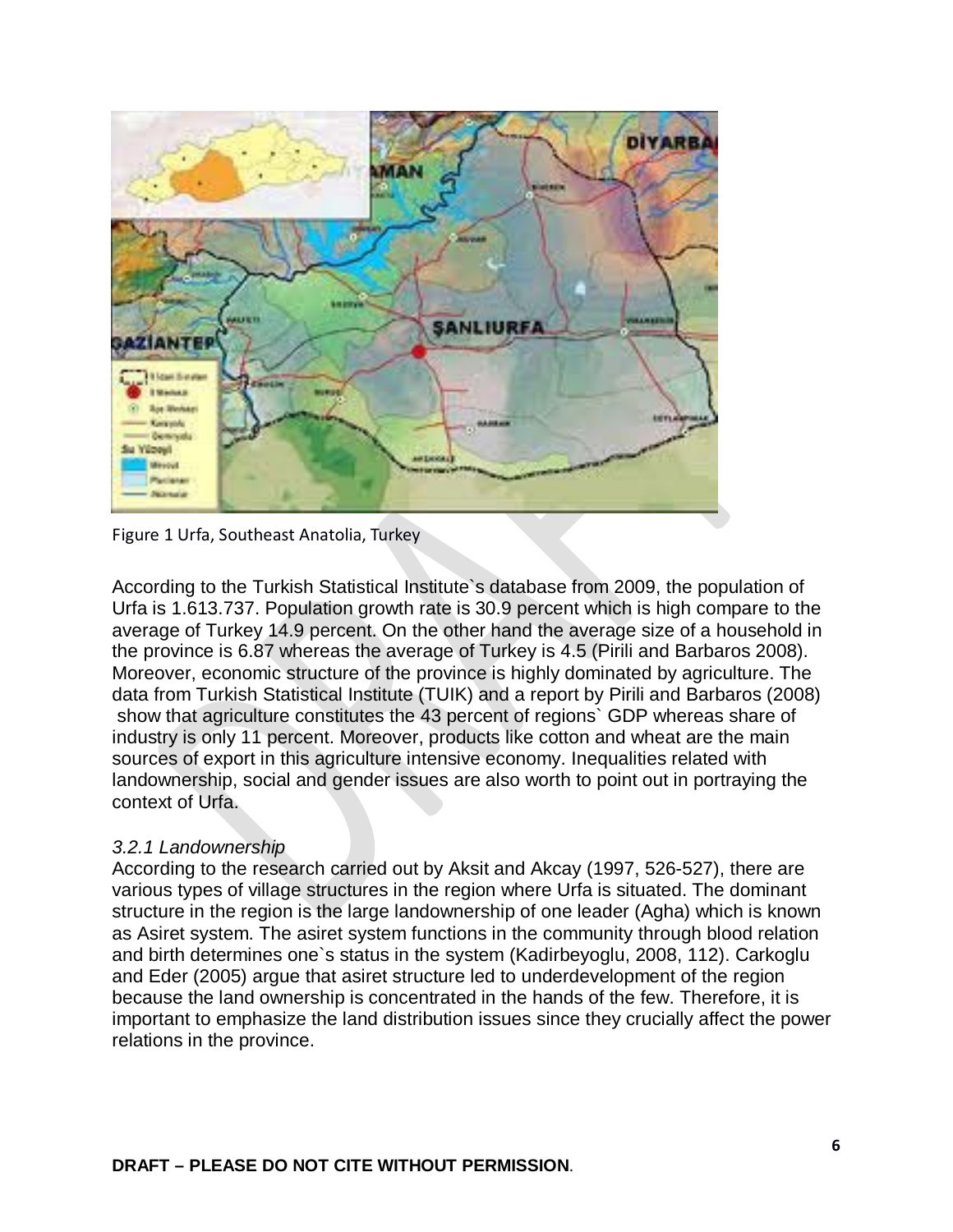| Size of landholding (hectares) Sharecroppers Landowners Percent of Total |    |    |     |
|--------------------------------------------------------------------------|----|----|-----|
| <b>No land</b>                                                           | 97 | 0  | 56  |
| $ 0-4 $                                                                  | 3  | 21 | 10  |
| $4 - 10$                                                                 |    | 24 | 10  |
| 10-20                                                                    |    | 28 | 12  |
| 20-40                                                                    |    | 16 |     |
| $40+$                                                                    |    | 11 | 5   |
| % of total                                                               | 58 | 42 | 100 |

Table 3. Size of Landholding and Income (percent of households)/ Urfa Plain

Source: Adopted from Kudat and Bayram (2000, 275)

According to the land distribution within the zone of WUAs in Urfa, farmers who own more than 40 hectares constitute only the 5 percent of the total households. However, 56 percent of the households have no land and 39 percent of the households own less than 40 hectares. Combined with patriarchal relations, asiret structure is one of the important factors affecting the dynamics behind the land ownership in the region. As Kudat and Bayram (2000, 275) argue, in most of the cases, official ownership of land belongs to the family elders and "local traditions favor the oldest son to assume the management of the inherited land". Moreover, the unequal distribution of land in the region lead to unequal distribution of income between sharecroppers and landowners as Table 4 demonstrates:

|                   |     |      | Household type Household Size Income from crops 1997 per capita income |
|-------------------|-----|------|------------------------------------------------------------------------|
| Sharecroppers 6.2 |     | 2469 | 165                                                                    |
| Landowners        | 7.3 | 8769 | 543                                                                    |

Table 4. Annual household income from crops and income per capita (U.S Dollars)

Source: Kudat and Bayram (2000, 280)

As it is seen above tables, sharecroppers constitute the significant part of the households in Urfa and compare to the landowners they have far less income per capita. These substantial differences between landowners and landless as well as small land owners have to be taken into consideration when assessing the performance of WUAs in the region.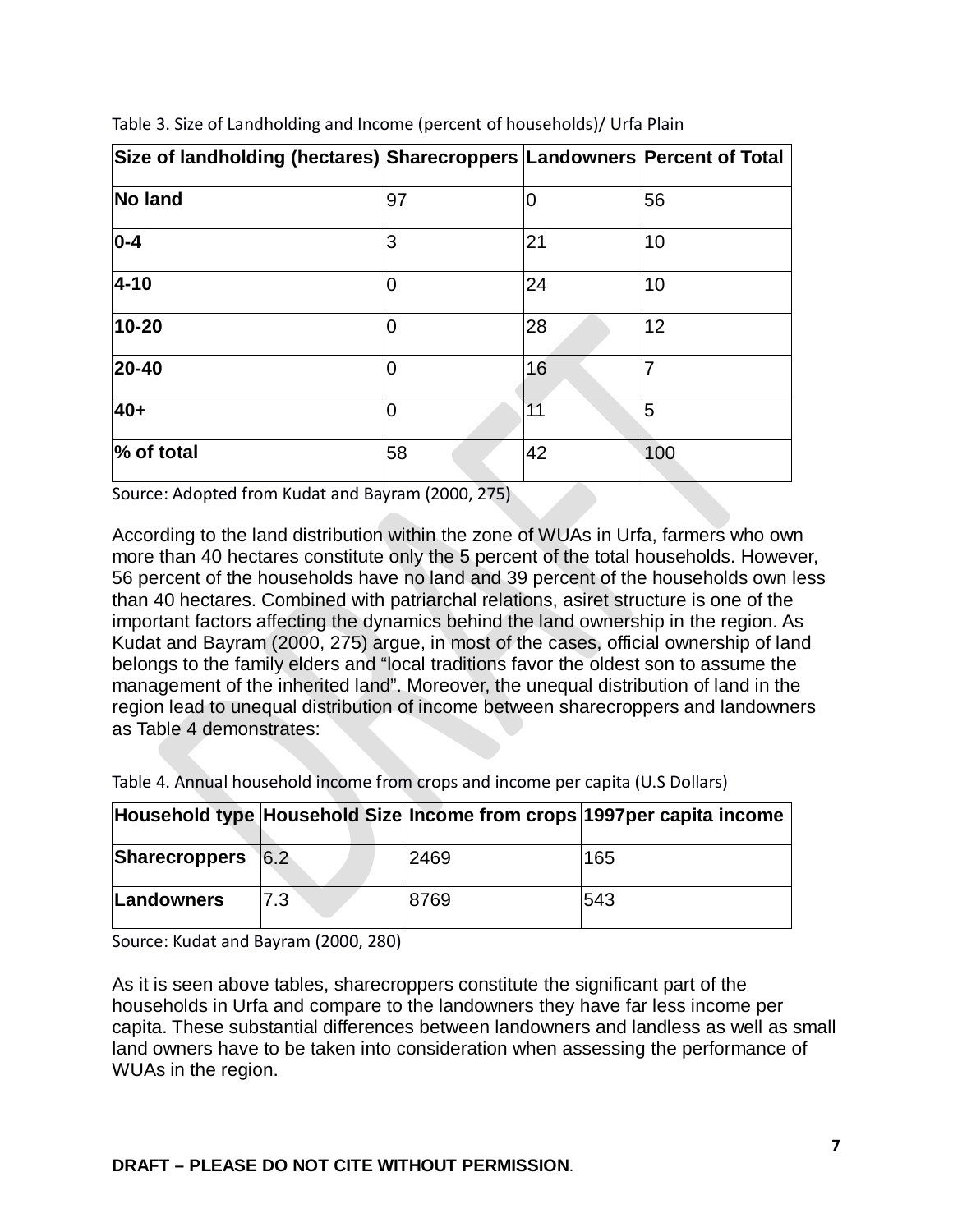#### *3.2.2 Social Diversity*

Owing to the fact that Urfa is situated in the most diverse part of Anatolia, it hosts many different ethnic, language and religious groups. Social diversity has a moderate impact in the performance of the WUAs regarding the issues of participation. According to the survey that Kudat and Bayram 2000 conducted, households were asked which languages they are speaking among family members other than Turkish. In the rural parts of Urfa, 90 percent of the households were Arabic speaking, about 8 percent spoke Kurdish and 2 percent spoke only Turkish (p, 265). Furthermore, there are differences between men and women, according to the survey, majority of the rural women speak only one language mostly Arabic (Ibid,266). Since spoken language in WUAs is Turkish, many people are excluded from actively taking part in these associations. In other words, linguistic diversity is an important factor given the representativeness of certain groups since language determines how 'participatory' the participation is.

#### *3.2.3 Gender Inequity*

Gender inequality is articulated in various forms in Urfa and Southeast Anatolia Region. Due to the dominant patriarchal relations, few women possess her own property. Although Turkish Civil Code guarantees that women can get equal shares of land, women tend to favor their brothers in the issues of inheritance since certain patriarchal relations are internalized by women themselves. As Kudat and Bayram (2000,272) states; "land is the main instrument in building wealth in the area and it is also obvious that partition and control practices favor males". Gender biased practices have also emerged around the issues of irrigation management and access to water. As Harris (2002, 755; 2006; Aksit and Akcay 1997) pointed out 84 percent of male heads of households believed that irrigation training for women is unnecessary although most of the agricultural labor-intensive tasks are performed by women. Education level is also another variable that indicates the gender inequality in the region. Based on Kudat and Bayram´s report in 2000, illiteracy rate of women is higher than men although in younger generations education gap is getting closer.

### *3.3 Water User Associations in Urfa*

Water user associations govern the majority of the decentralized irrigation in Urfa. It is argued that WUAs are the most preferred institution in the process of decentralization in Turkey since approximately 90 percent of the land was transferred to WUAs whereas the governance of only 10 percent of the land was distributed to other entities like village and municipality councils (Kadirbeyoglu, 2008, 90). There are two reasons that made WUAs most favorite institution; first, they are considered more efficient since they are operated in the existing authority structure by the management of local authorities instead of newly elected representatives. Therefore, such an institution did not challenge the central state power dramatically (Ibid, 93). Second, they are expected to provide more horizontal networks among water users in the region where vertical, kinship type networks are dominant (Ibid; Harris 2005,186). As it is also argued, WUAs provides a more democratic environment regarding the governance of resources. As the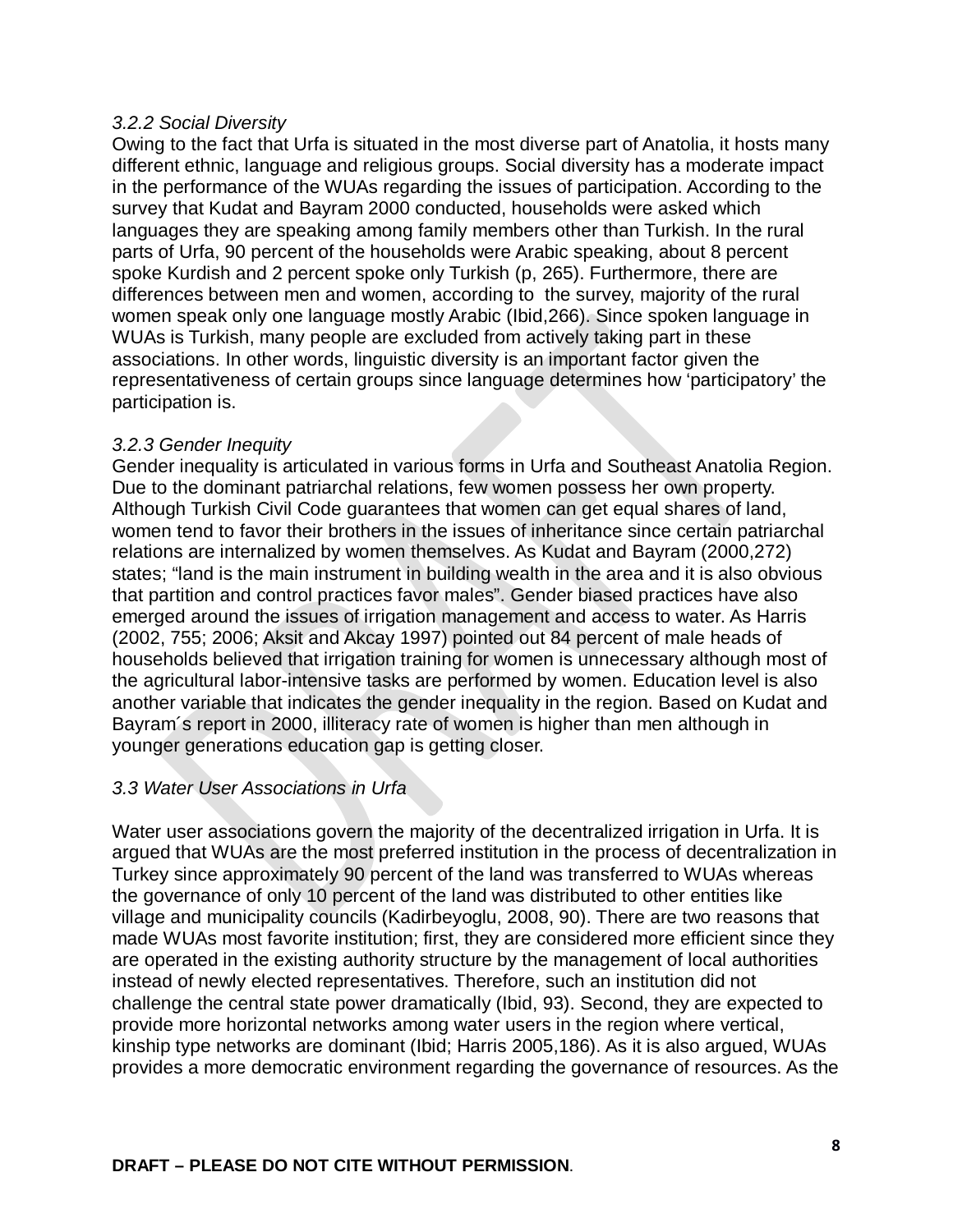Director of DSI Operation and Maintenance Department indicated (Kadirbeyoglu, 2008, 109);

> (…)The WUA personnel are not appointed from the centre. It creates employment. It is managed by a council. The farmers select the councilors. These were the multiple aspects of self-organization and self-management. We have, thus, provided a democratic opening.

Do water user associations necessarily lead to more democratic and efficient water governance system in Urfa? As it is demonstrated above,there are significant implications of inequalities in terms of equal access to decision making and water in the context of irrigation in Urfa (Ibid).

# **4. DECENTRALIZATION: HIDE OR RESOLVE THE PROBLEMS?**

### *4.1 Asymmetries in the information access*

The asymmetry of information and power in taking leadership positions are some of the problematic issues associated with the process of democratic decentralization is (Ul Hassan, 2010). Regarding information asymmetries, the policies and programs in several cases are not translated in the local languages or the access to information has been limited. As a result, the poor farmers with lower access to information disadvantage in taking leadership positions. For example in the case of Andhra Pradesh, water users in several cases, have a little knowledge about the PIM program, benefits, functions, duties and responsibilities of WUAs (Swain and Das, 2008).

In some cases, access to information may not be the only problem. In the context of Urfa, linguistic diversity is one of the key factors that determines who can actually use the given information. As mentioned before, in Urfa, people might have an access to information but the information given is in Turkish although the majority of the people does not speak Turkish. Discourses on whether farmers have adequate knowledge about irrigation and water practices have to be analyzed in a multicultural understanding. In this matter, gender and ethnic identity become significant since in most cases women have a high rate of illiteracy and ethnic communities don`t speak the official language.

## 4.2 *Power dynamics in the election processes*

According to Harris (2006,194) different axes of power (gender, landholdings and asiret) which have been present for many years, are now articulated in the emerging water institutions such as WUAs. Given power asymmetries among WUA members, there is an enormous social cost in mobilizing ordinary members of WUAs against local elite, particularly in most developing countries with a pattern of hierarchical societies.While many of farmers are reluctant to engage in the process of WUAs formation, the local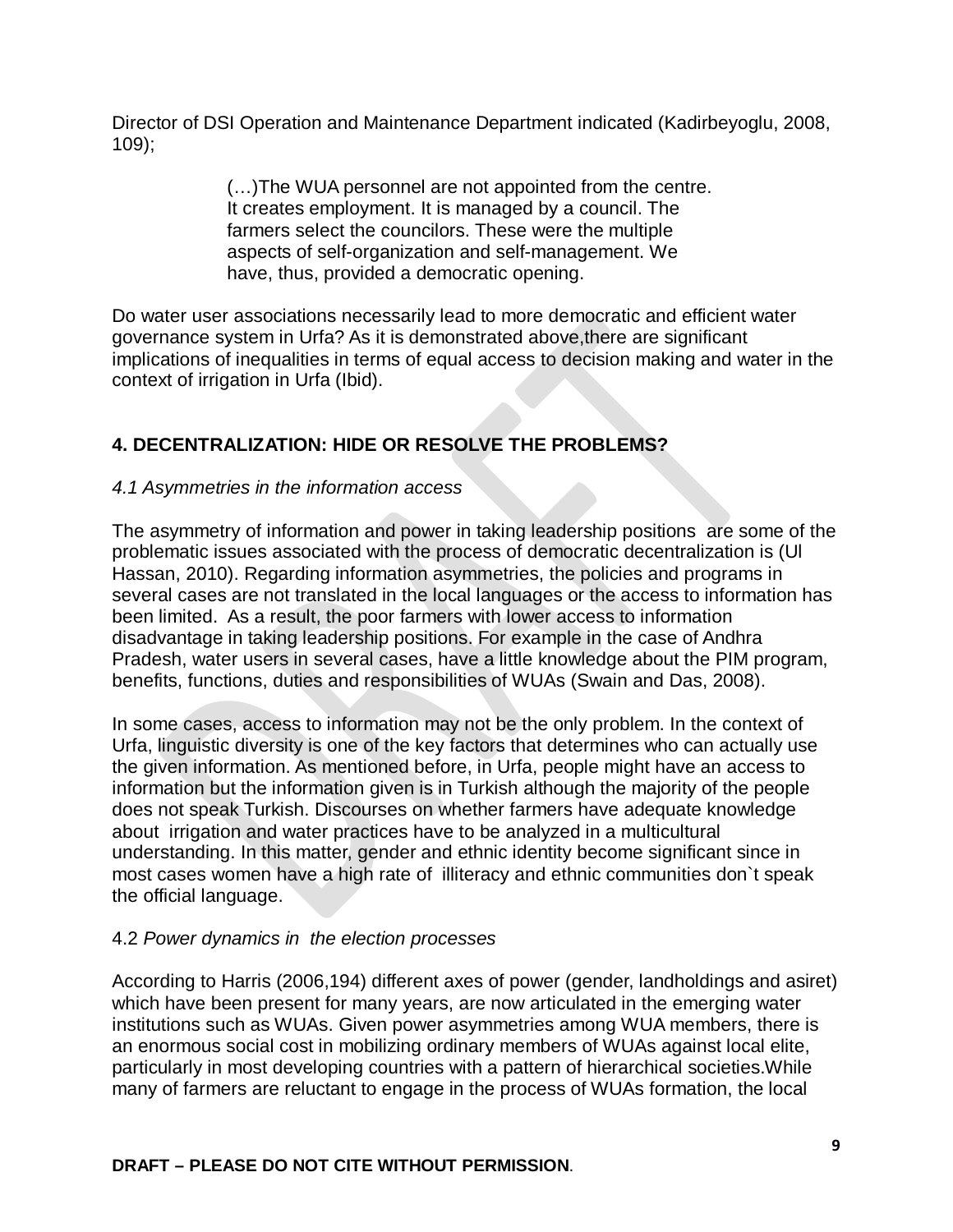elites take advantage of taking the key responsibilities in WUA. As mentioned before, in the case of Urfa, local community leaders (aghas) exercise their power over other farmers by using the mechanisms of WUAs.

Moreover, local power networks like kinship and tribal relations do prevent water users to act independently and as right-bearing individuals. For instance, as Kadirbeyoglu 2008 stated in her research, according to the law, farmers supposed to elect their councilors within the irrigation zone of WUA. However, in practice, elections don`t take place since it previously led to conflict and tensions. Instead, now village headmen appoint councilors and they are usually selected from the large land owners (asiret leaders) or their children or agents (Ibid).

Another example is the differential treatment of farmers by WUAs regarding the fee collection .On one hand, WUAs executive committee members pay less amount of fee or sometimes even have free access to water. On the other hand, small farmers and poor are being oppressed if they don`t have affinity with the influential water users that controls WUAs regarding the issues of fee payments and access to water (Kadirbeyoglu, 2008,119-121). A quote by small farmer demonstrates this situation: "Who would listen to us? Only when we have guns would they listen to us" (Ibid,120). Therefore, unequal distribution of land in the region and tribal relations defines the relations of power which naturally affect the representativeness thus the performance of WUAs.

Moreover, certain hidden forms of power, such as the impact of families also hinders water users to fight for their rights. As one of the water users stated; "I wanted to press charges against the WUA because our field has become barren due to their negligence, but they didn`t allow me" (Kadirbeyoglu, 2008,135). In Urfa, individuals live in extended families that are responsible with each others` actions, in other words, families function as a single unit which often take collective decisions. Such a structure prevents individuals to act on their own, thus the democratic and transparent function of any community governance such as WUAs.This explains the reason behind re-election of same WUAs chairmen over time with no replacement. The same pattern is identical in the case of Andhra Pradesh wherein the first elected general assembly of WUAs has remained quite intact (Ul Hassan, 2010).

### *4.4 A process of participation or legitimation of exclusion?*

It would be naive to expect that WUAs will function regardless of inequalities. However, the main goal of water user associations is to provide a space where all users could participate and take responsibilities of the management of water resources. In the cases of Turkey and Andhra Pradesh wherein the big-bang approach was adopted by formation of thousands WUAs over a relatively short time, devolution of resource control has remained a social and political issue reinforcing the unequal status quo (Mollinga et al., 2001, Swain and Das, 2008).For example in case of Andhra Pradesh, presidents of WUAs could be elected by consensus and a majority of members (i.e. tenants as well as owners) could recall a president. However, in 30 to 40 percent of WUAs, the old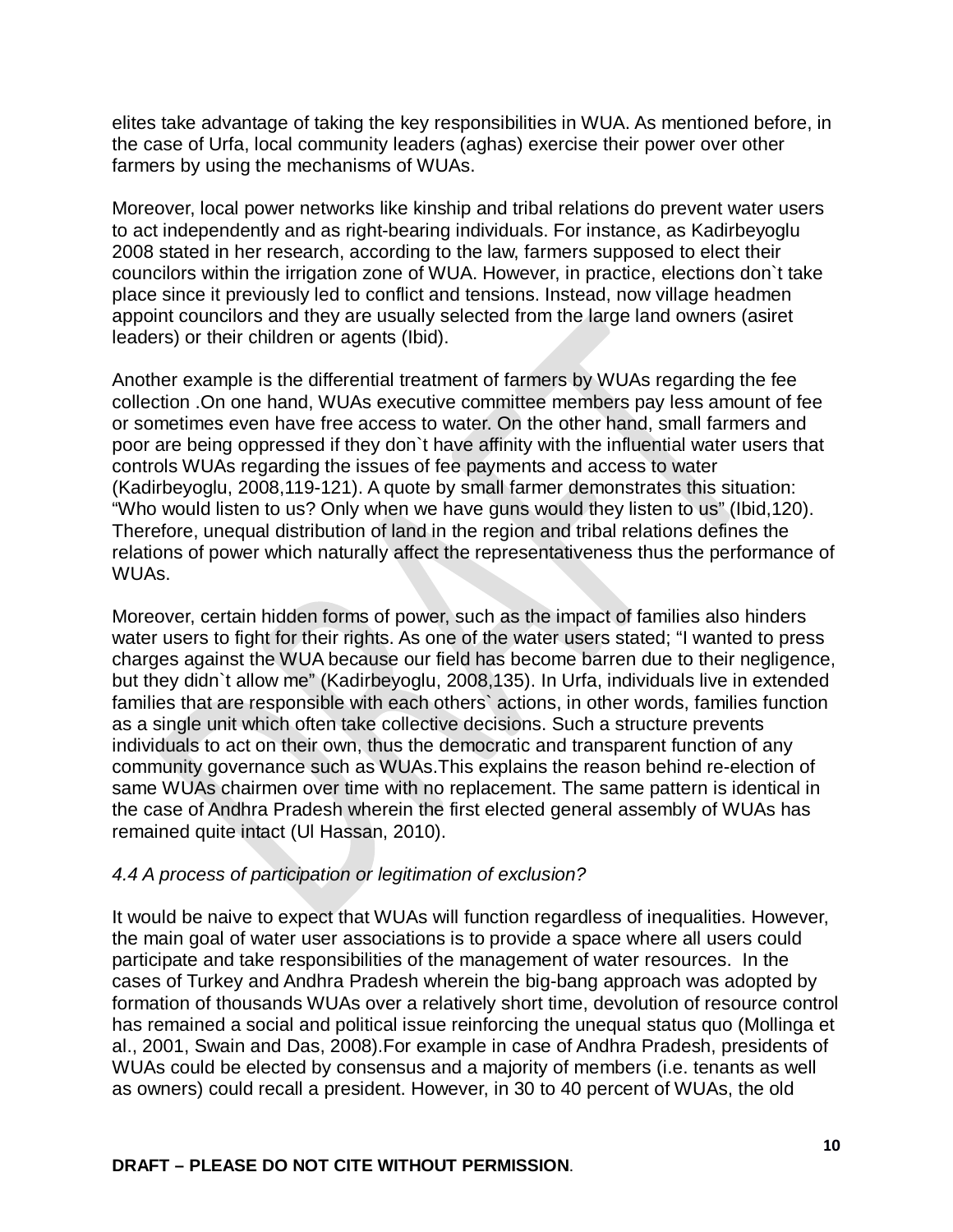irrigation department contractors became the presidents (Ul Hassan, 2010). Therefore, water allocation and distribution to WUAs has remained in the hands of irrigation department staff.

In Urfa, the legal structure of WUAs excludes significant part of the population from participation. For instance, sharecroppers constitute the majority of households in Urfa but they are not represented in WUAs due to the fact that landholding is a requirement to be representative or to vote in user groups. Such legislative framework not only excludes sharecroppers but also enforces unequal gender relations since few women have formal title to land (Harris, 2006). As many argue (Kadirbeyoglu 2008,Harris 2002, 2006), WUAs remain as male spaces since almost no women could participate due to various reasons such as illiteracy, patriarchal relations, landlessness. Thus, it is naive to expect women involvement in WUAs without providing necessary tools and education to enable them to fulfill new responsibilities (Lahiri-Dutt 2003).

# **5. CONCLUDING REMARKS**

In this paper we explored the process of political (democratic) decentralization promoted in the irrigation systems by implementation of participatory irrigation management programs and creation of water user associations. Focusing on the big approaches utilized by countries such as Turkey or the state of Andhra Pradesh in India, we examined the impending factors of democratic process of PIM programs including the role of WUAs.

We argued that WUAs are often strengthening the inequalities and undemocratic governance instead of avoiding them. As Harris (2006,194) puts it; water user groups "create new patterns of inequality in relation to access, prestige, and power associated with the management of water as a critical resource". Therefore, it is extremely important to analyze the social, political and economic contexts before implementing the policies of decentralization.

By drawing attention to similar impedance in the process of PIM movement, we discussed that democratic decentralization will not be successfully achieved unless the state devolve significant power and resources to local government and water users at the lower levels.

## **6. REFERENCES**

Agrawal, A. and J. C. Ribot. 1999. Accountability in decentralization: a framework with South Asian and West African cases. *The Journal of Developing Areas* 33: 473–502

Akşit, B and A. Akcay 1997. Sociocultural Aspects of Irrigation Practices in Southeastern Turkey. *Water Resources Development.* 13(4):523-540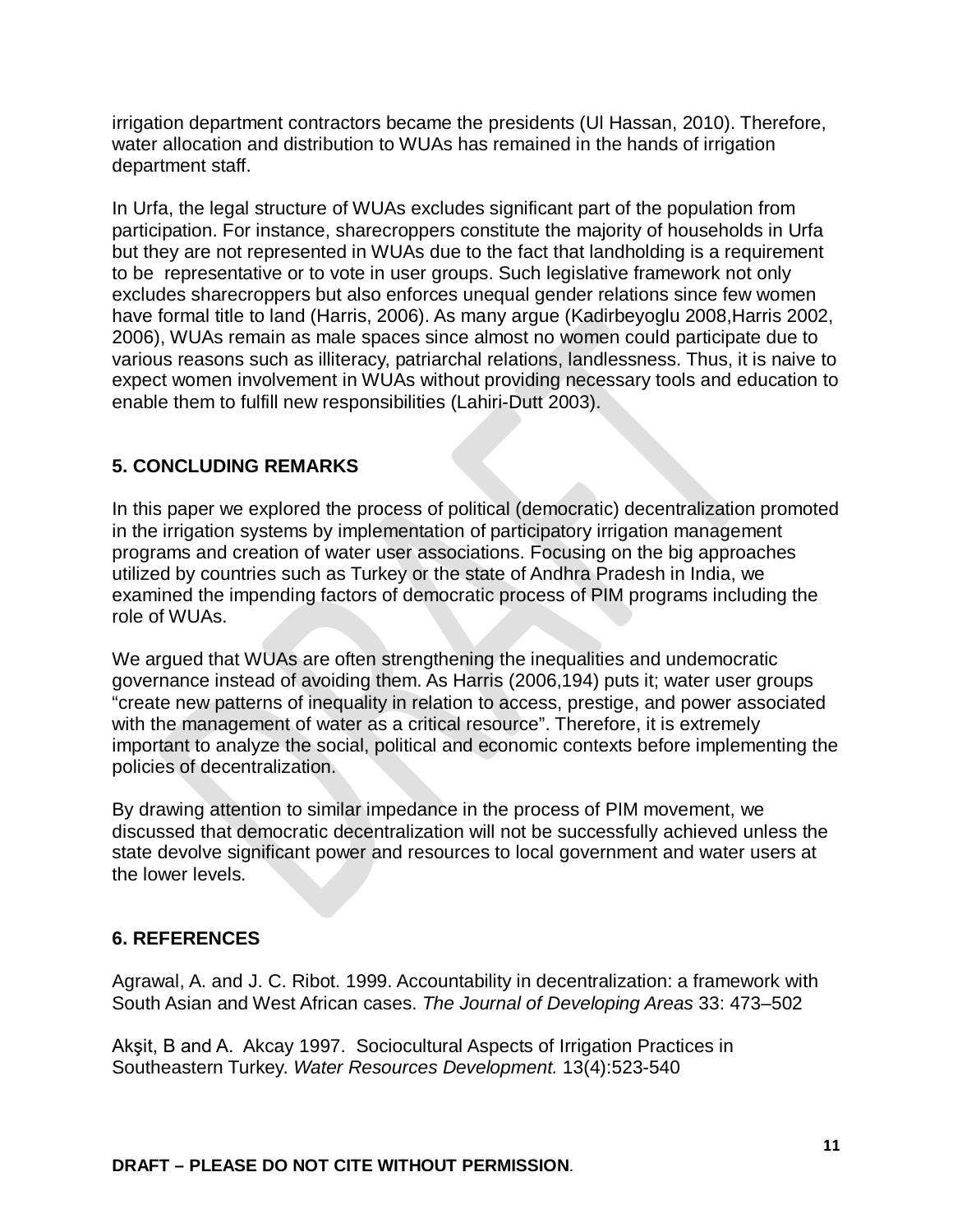Bardhan, P. 2002. Decentralization of Governance and Development. *Journal of Economic Perspectives* 16 (4):185-205

Burak, S. 1999. Participatory Irrigation Management Activities and Water User Organizations Involvement in Turkey in MSDC Water Demand Management- Success Story-Turkey, Plan Bleu. Rapport 3.

Çarkoğlu, A. and M. Eder. 2001. Domestic Concerns and the Water Conflict over the Euphrates-Tigris River Basin. *Middle Eastern Studies* 36(1):41-71

Carkoglu, A., and M. Eder. 2005. Developmentalism alla Turca: The Southeastern Anatolia Development Project (GAP). In Environmentalism in Turkey: Between Democracy and Development?, ed. F. Adaman and M. Arsel. Aldershot: Ashgate.

Harris, L. 2002. Water and Conflict Geographies of the Southeastern Anatolia Project. *Society and Natural Resources*. 15(8):743-759

Harris, L. 2005. Negotiating inequalities: democracy, gender, and the politics of difference in water user groups of Southeastern Turkey, in Environmentalism in Turkey: Between democracy and Development? Eds F Adaman, M Arsel, Aldershot: Ashgate.

Harris, L. 2006. Irrigation, gender, and social geographies of the changing waterscapes of southern Anatolia. *Environment and Planning D: Society and Space* 24:187-213

Harris, L. 2008. Water Rich, Resource Poor: Intersections of Gender, Poverty, and Vulnerability in Newly Irrigated Areas of Southeastern Turkey, *World Development*. 36(12): 2643-2662

Kadirbeyoglu, Z. 2008. Decentralization and Democratization: The Case of Water User Associations in Turkey. *PhD Dissertation*. Bogazici University.

Lahiri-Dutt,K. 2003. Reflections on Water: Gender and governance in Indian Development. *Development Bulletin* 63: 50-4

Manor, J. 2006. Renewing the Debate on Decentralization. *Commonwealth & Comparative Politics* 44(3): 283-289

Mollinga, P.P., R. Doraiswamy and K. Engbersen. 2001. The implementation of participatory irrigation management in Andhra Pradesh, India *International Journal on Water*, 1(3/4): 360-379

Pirili, U.M.and F.Barbaros 2008. Regional Development in Sanliurfa Province, the Center of South Eastern Anatolian Project (GAP): Key Sector Analysis presented in the Proceedings of the International Conference on Emerging Economic Issues in a Globalizing World.<http://eco.ieu.edu.tr/wp-content/proceedings/2008/0803.pdf>